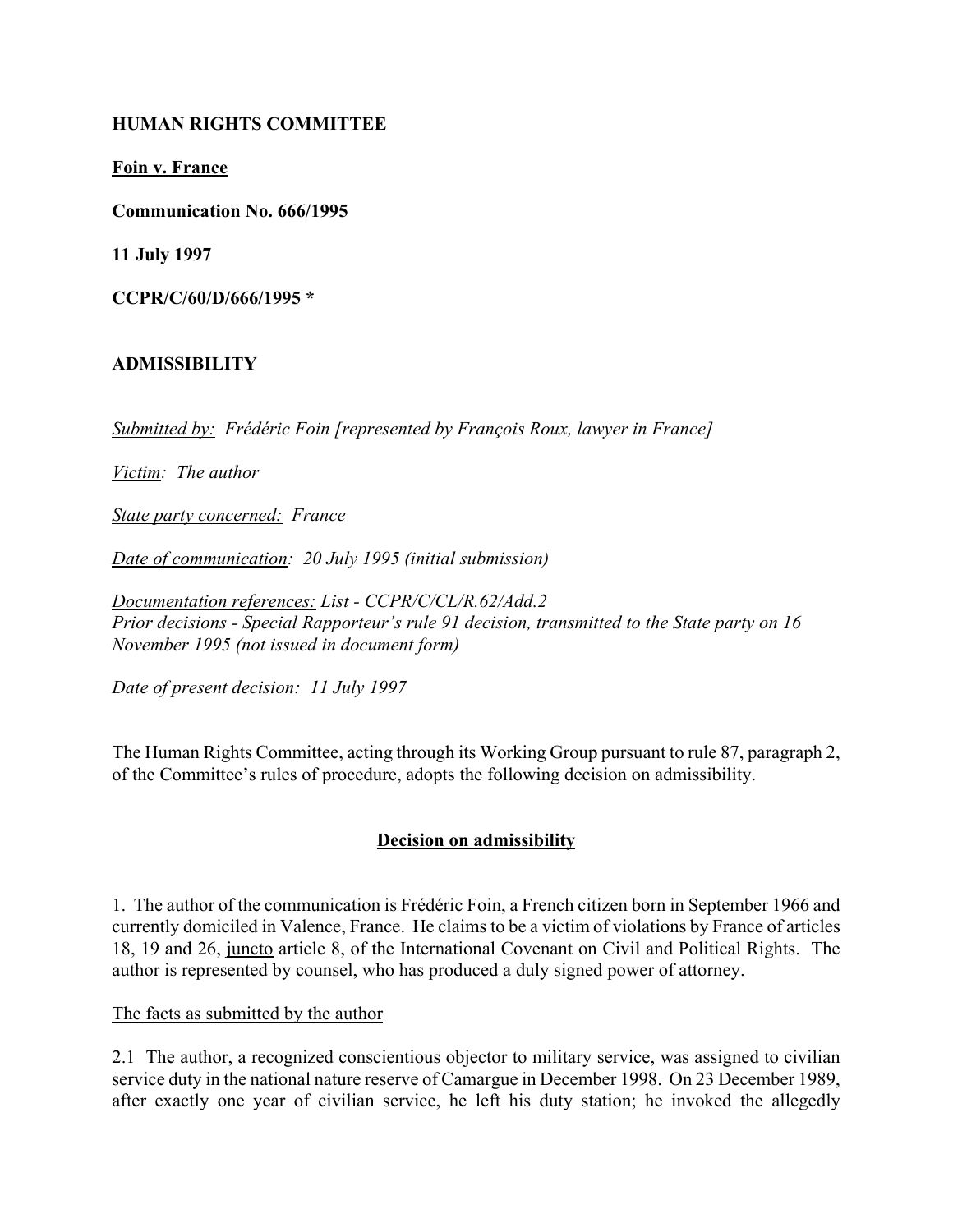discriminatory character of article 116, paragraph 6, of the National Service Code (Code du service national), pursuant to which recognized conscientious objectors had been required to perform civilian national service duties for a period of two years, whereas military services had not exceeded one year.

2.2 As a result of his action, Mr. Foin was charged with desertion in peacetime before the Criminal Court (Tribunal Correctionel) of Marseille, under articles 398 and 399 of the Code of Military Justice. The challenge of his conviction in a default judgement pronounced on 12 October 1990 led to a new hearing on 20 March 1992 before the Court, which gave him an eight-month suspended prison sentence and ordered the withdrawal of his conscientious objector status (art. 116 (4) of the National Service Code). The Court rejected the author's arguments based in particular on articles 4 (3) (b), 9, 10, and 14 of the European Convention on Human Rights.

2.3 In two preambular paragraphs of its judgement, the Court noted drily that its deliberations could not be influenced by the work or the recommendations of Amnesty International, described as an association of "Masonic origins and obedience" and imbued with an "anti-French" spirit which had stigmatized "alleged human rights violations by invoking an 'atheistic' (sic) European Convention on Human Rightsî. Furthermore, the Court heavily criticized the French Law of 13 July 1990 on the suppression of racist, xenophobic or anti-Semitic acts or opinions as iniquitous and conducive to strengthening apartheid  $<sup>1</sup>$ .</sup>

2.4 The Court's decision was appealed both by the State Prosecutor (Procureur de la République) and by the author. By a judgement of 18 December 1992, the Court of Appeal of Aix-en-Provence quashed the judgement of 20 March 1992 on the ground that its motivation constituted an abuse of power ("excés de pouvoir") which could not be tolerated in a judicial decision. It dismissed some of the arguments referred to above as "purely personal" and "gratuitous". Notwithstanding, and deciding on the merits of the case, the Court of Appeal found Mr. Foin guilty of the offence of desertion in peacetime and gave him a six-month suspended prison sentence.

2.5 On 14 December 1994, the Court of Cassation rejected the author's further appeal, basing itself on what counsel refers to as "stereotyped arguments". The Court held that the relevant provisions of the European Convention on Human Rights and of the International Covenant on Civil and Political Rights did not prohibit measures requiring conscientious objectors to perform a longer period of national service than persons performing military service, provided the enjoyment or exercise of their fundamental rights and freedoms was not affected.

# The complaint

3.1 According to the author, both article 116 (6) of the National Service Code (in its version of July 1983 prescribing a period of 24 months for civilian service) and article L.2 of the National Service Code in its version of January 1992, which sets the duration of the civilian service at 20 months, violate articles 18, 19 and 26, juncto article 8, of the Covenant in that they double the duration of civilian service in comparison with military service.

3.2 While acknowledging the Committee's views on communication No. 295/1988,<sup>2</sup> where it had been held, in a similar case, that an extended length of alternative service in comparison with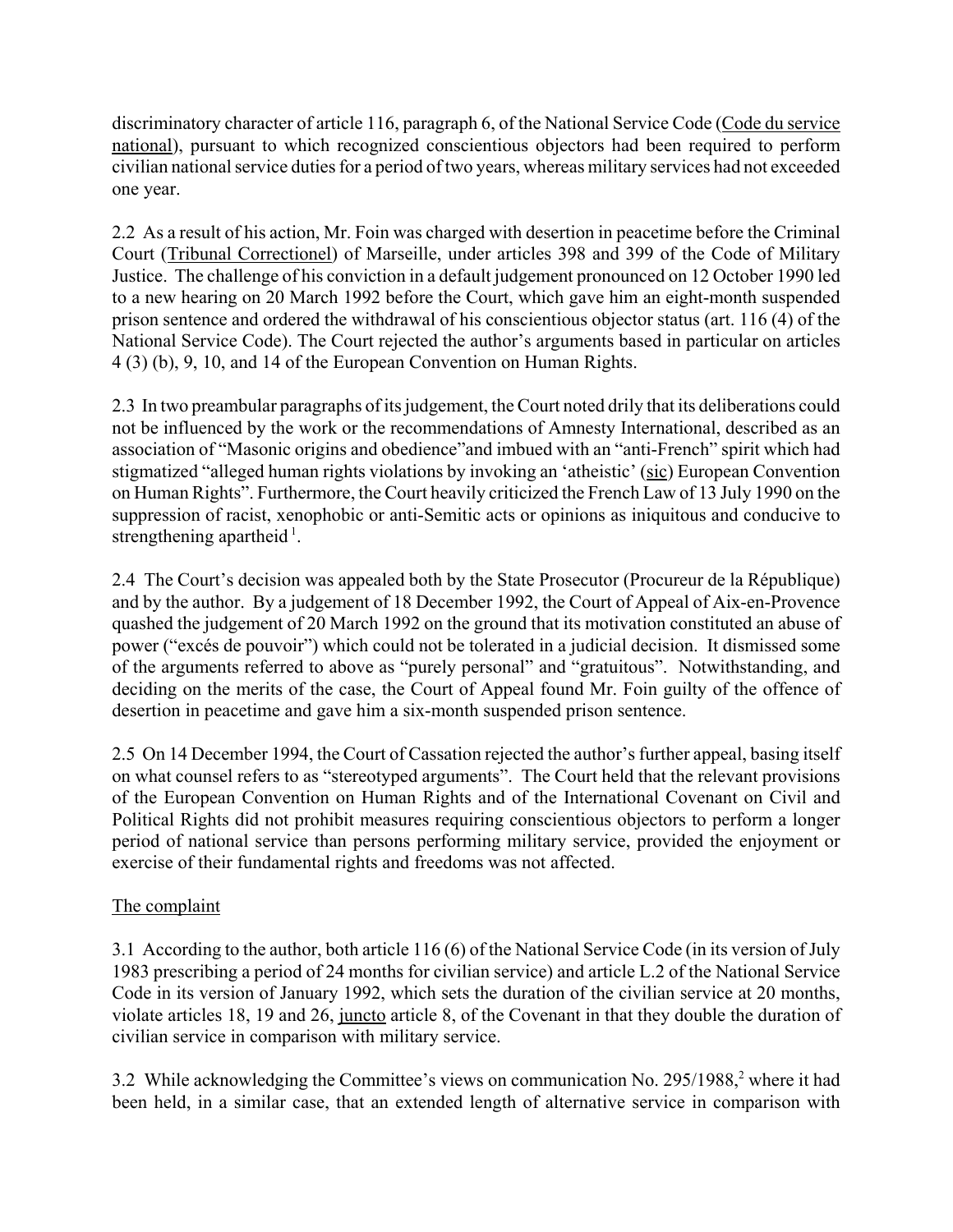military service was neither unreasonable nor punitive, and where no violation of the Covenant had been found, the author refers to the individual opinions appended to those views by three Committee members, who had concluded that the challenged legislation was not based on reasonable or objective criteria, such as a more severe type of service or the need for special training in order to perform the longer service. The author endorses the conclusions of those individual opinions.

3.3 The author note that the sincerity of the convictions of a conscientious objector in France is subject to a serious examination under articles L.116 (2) to L. 116 (4) of the National Service Code. Each application for recognition as a conscientious objector has to be approved by the Minister for the Armed Forces. If he refuses, an appeal to the Administrative Tribunal is possible under article L. 116 (3). In such circumstances, the author argues, it cannot be assumed that the length of civilian service was fixed for reasons of administrative convenience, since anyone accepting to perform civilian service twice as long as military service should be deemed to have genuine convictions. Rather, the length of civilian service must be deemed to have punitive elements, which are not based on any reasonable or objective criterion.

3.4 In support of his contention, the author invokes a judgement of the Italian Constitutional Court of July 1989, which held that civilian service lasting eight months longer than military service was incompatible with the Italian Constitution. He further points to a decision adopted by the European Parliament in 1967 in which, on the basis of article 9 of the European Convention on Human Rights, it had been suggested that the duration of alternative service should not exceed that of military service. Moreover, the Committee of Ministers of the Council of Europe has declared that alternative service must not be of a punitive nature and that its duration, in relation to military service, must remain within reasonable limits (Recommendation No. R (87)8 of 9 April 1987). Finally, the author notes that the United Nations Commission on Human Rights has declared, in a resolution adopted on 5 March 1987<sup>3</sup>, that conscientious objection to military service constituted a legitimate exercise of the right to freedom of thought, conscience and religion, as recognized by the Covenant.

3.5 In any event, according to the author, the requirement to perform civilian service that is twice as long as military service constitutes prohibited discrimination on the basis of opinion, and the possibility of imprisonment for refusal to perform civilian service beyond the length of time of military service violates articles 18, paragraph 2, 19, paragraph 1, and 26 of the Covenant.

### The State party's observations on admissibility and the author's comments thereon

4.1 The State party contends firstly that the communication is incompatible ratione materiae with the provisions of the Covenant since, on the one hand, the Committee has acknowledged in its decision on communication No. 185/1984 (L.T.K. v. Finland) that "the Covenant does not provide for the right to conscientious objection; neither article 18 nor article 19 of the Covenant, especially taking into account paragraph  $3$  (c) (ii) of article 8, can not construed as to imply that right" and since, on the other hand, by virtue of article 8, paragraph 3 (c) (ii) of the Covenant, the internal regulation of national service, and therefore of conscientious objector status for those States which recognize it, does not fall within the scope of the Covenant and remains a matter for domestic legislation.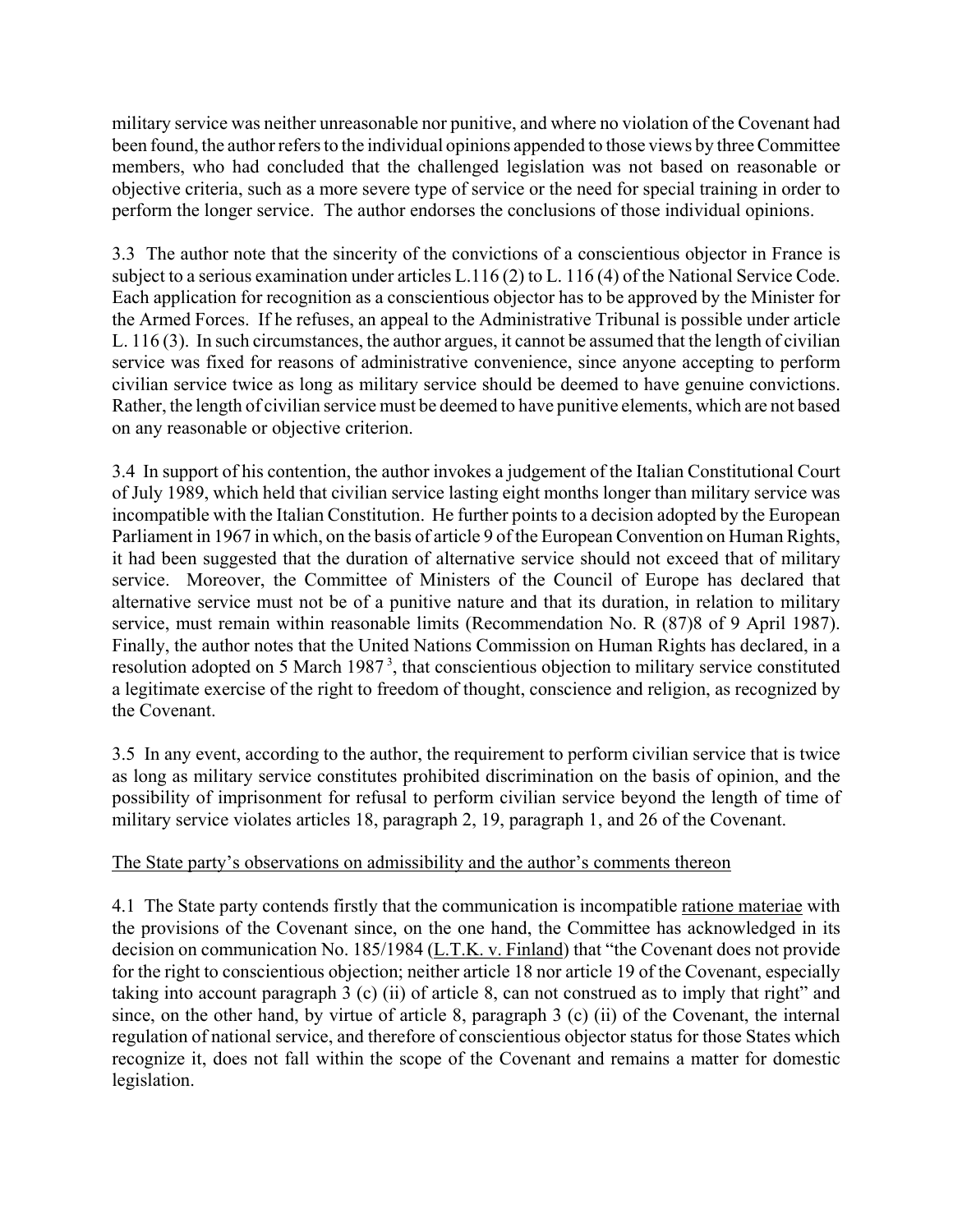4.2 Subsidiarily, the State party contends that the author does not qualify as a victim. With regard to articles 18 and 19 of the Covenant, the State party claims that by recognizing conscientious objector status and offering conscripts a choice as to the form of their national service, it allows them to opt freely for the national service appropriate to their beliefs, thus enabling them to exercise their rights under articles 18 and 19 of the Covenant. In this connection, the State party concludes, quoting the decision on communication No.  $185/1984$  cited above, that as the author was "not prosecuted and sentenced because of his beliefs or opinions as such, but because he refused to perform military service", he cannot therefore claim to be a victim of a violation of articles 18 and 19 of the Covenant.

4.3 With regard to the alleged violation of article 26 of the Covenant, the State party, noting that the author complains of a violation of this article because the length of alternative civilian service is double that of military service, submits first of all that "the Covenant, while prohibiting discrimination and guaranteeing equal protection of the law to everyone, does not prohibit all differences of treatment", which must be "based on reasonable and objective criteria" (see the Committee's views on communication No. 196/1985, Gueve v. France). The State party stresses that the situation of conscripts performing alternative civilian service differs from that of those performing military service, notably in respect of the heavier constraints of service in the army. The State party quotes the Committee's views on communication No. 295/1988 (Järvinen v. Finland), where the Committee held that the 16-month period of alternative service imposed for conscientious objectors - double the 8-month period of military service - was "neither unreasonable nor punitive". The State party therefore concludes that the difference of treatment complained of by the author is based on the principle of equality, which requires different treatment of different situations.

4.4 For all of these reasons, the State party requests the Committee to declare the communication inadmissible.

5.1 Concerning the State party's first argument as to the Committee's competence <u>ratione materiae</u>, the author cites the Committee's General Comment No. 22 (48), where it is stated that the right to conscientious objection "can be derived from article 18, inasmuch as the obligation to use lethal force may seriously conflict with the freedom of conscience and the right to manifest one's religion or belief. When this right is recognized by law or practice, there shall be no differentiation among conscientious objectors on the basis of the nature of their particular beliefs; likewise, there shall be no discrimination against conscientious objectors because they have failed to perform military service". According to the author, it is clear from these comments that the Committee is competent to determine whether or not there has been a violation of the right to conscientious objection under article 18 of the Covenant.

5.2 The author claims that the problem posed in his case lies not in a possible infringement of conscientious objectors' freedom of belief by French legislation, but in the conditions for the exercise of that freedom, since alternative civilian service is twice the length of military service, without this being justified by any provision to protect public order, in violation of article 18, paragraph 3, of the Covenant. The author invokes the Committee's General Comment No. 22 (48), which states that "limitations imposed must be established by law and must not be applied in a manner that would vitiate the rights guaranteed in article 18. (...) Restrictions may not be imposed for discriminatory purposes or applied in a discriminatory manner", and concludes that requiring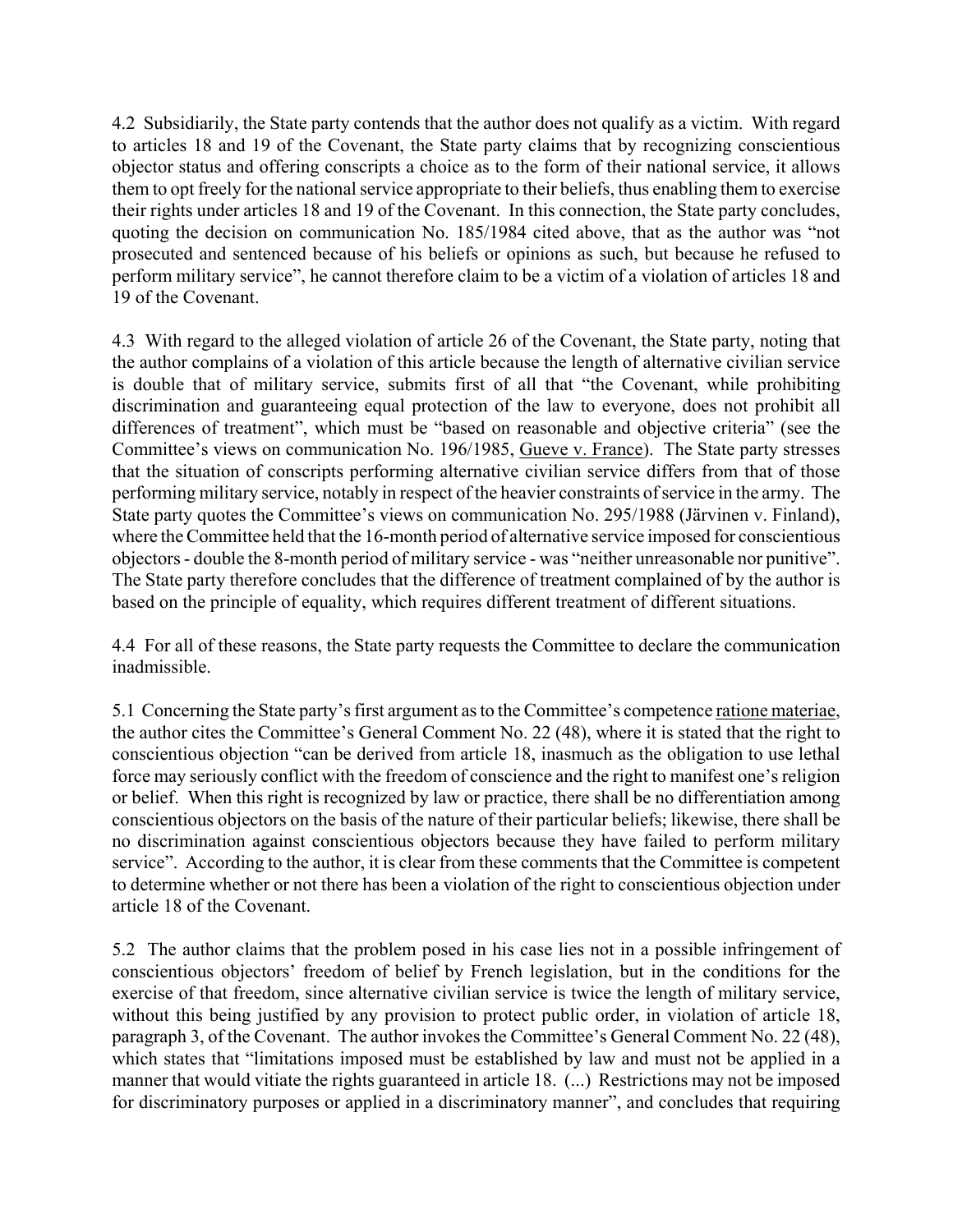conscientious objectors to perform alternative civilian service which is twice the length of military service constitutes a discriminatory restriction on the enjoyment of the rights set forth in article 18 of the Covenant.

5.3 Concerning the alleged violation of article 26, the author claims that requiring a period of civilian service twice the length of military service constitutes a difference of treatment which is not based on "reasonable and objective criteria" and therefore constitutes discrimination prohibited by the Covenant (communication No. 196/1985 cited above). In support of this conclusion, the author argues that there is no justification for making civilian service twice the length of military service; in fact, unlike in the Järvinen case (communication No. 295/1988 cited above), the longer duration is not justified by any relaxation of the administrative procedures for obtaining conscientious objector status since, under articles L. 116 (2) and L. 116 (4) of the National Service Code, applications for conscientious objector status are subject to approval by the Minister for the Armed Forces following an examination which may result in refusal. Nor is it justified in the general interest. Furthermore, conscientious objectors derive no benefit or privilege from their status unlike, for example, persons assigned to perform international cooperation services instead of military service, who have the opportunity to work abroad in a professional field corresponding to their university qualifications for 16 months (i.e. four months less than the civilian service for conscientious objectors) - and a difference of treatment is not, therefore, justified on that ground. In conclusion, the author considers that there is a difference of treatment for conscientious objectors which is not based on any reasonable and objective criterion and which therefore constitutes a violation of article 26 of the Covenant.

## Issues and proceedings before the Committee

6.1 Before considering any claim contained in a communication, the Human Rights Committee must, in accordance with rule 87 of its rules of procedure, decide whether or not it is admissible under the Optional Protocol to the Covenant.

6.2 The Committee has taken note of the State party's arguments concerning the incompatibility of the communication ratione materiae with the provisions of the Covenant. In this regard, the Committee considers that the matter raised in the communication does not concern a violation of the right to conscientious objection as such. The Committee considers that the author has sufficiently demonstrated, for the purposes of admissibility, that the communication may raise issues under provisions of the Covenant.

7. The Committee therefore decides:

(a) that the communication is admissible;

(b) that, in accordance with article 4, paragraph 2, of the Optional Protocol, the State party shall be requested to submit to the Committee, within six months of the date of transmittal to it of this decision, written explanations or statements clarifying the matter and the measures, if any, that may have been taken by it;

(c) that any explanations or statements received from the State party shall be communicated